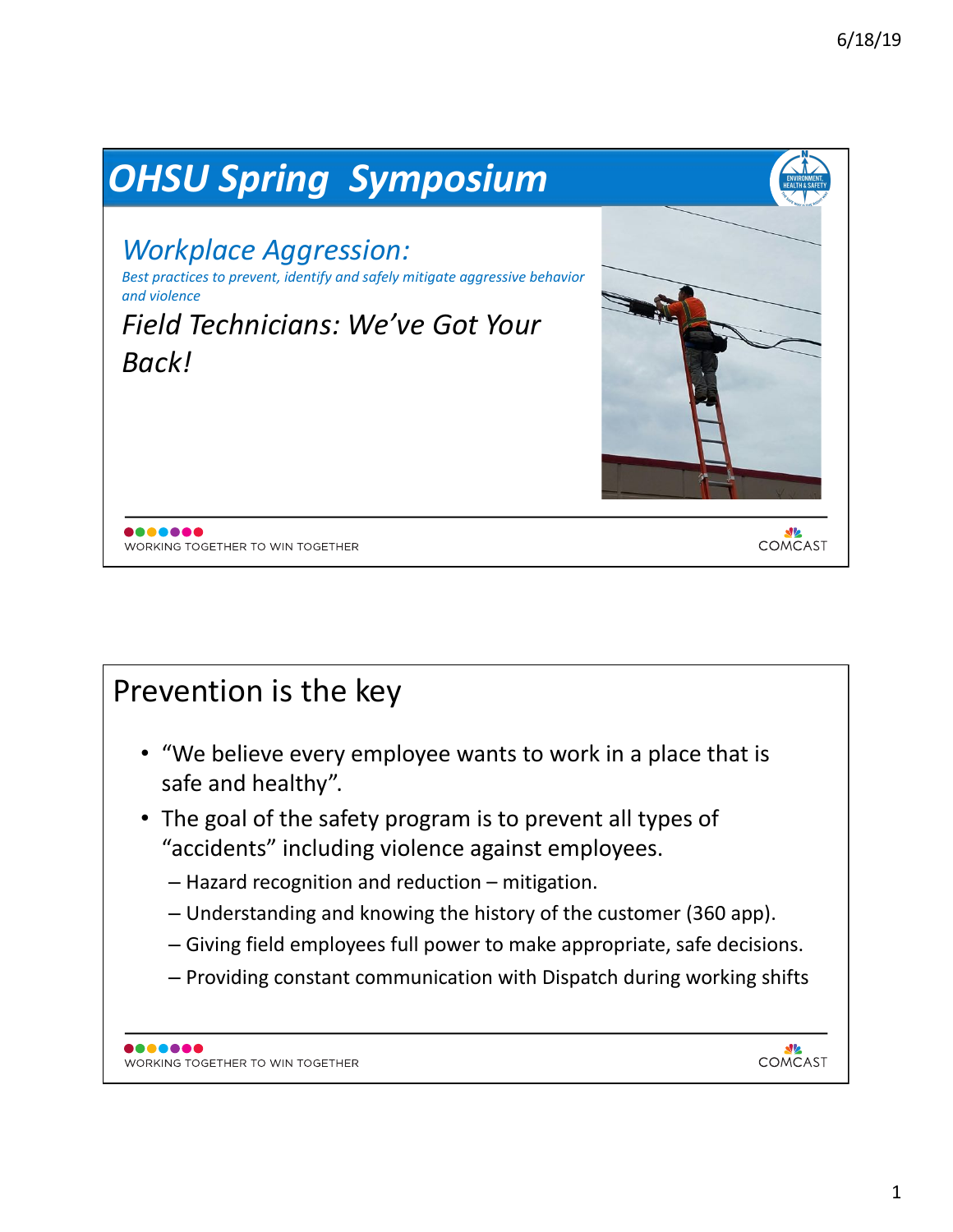COMCAST

## Power in the Hands of the Techs

- One of the things we do well is educating our techs on what they should do if a situation becomes or feels unsafe. One step is to excuse themselves if needed and contact a sup who will talk through the situation and if needed, he/she will show up at the site.
- Same with a situation that feels violent or perceived to be escalating in the direction they will be harmed they know they can leave instantly and contact a supervisor with no repercussion We talk through each situation for future handling and lessons learned of course.

8888888 WORKING TOGETHER TO WIN TOGETHER

| $40-$<br><b>COMCAST</b>                                                                                    | <b>ACTIVE SHOOTER</b>                      | <b>AIRPLANE OR VEHICLE</b><br><b>CRASH OR FIRE ON SITE</b> | <b>BOMB THREAT</b>                              |
|------------------------------------------------------------------------------------------------------------|--------------------------------------------|------------------------------------------------------------|-------------------------------------------------|
|                                                                                                            | <b>CHEMICAL OR</b><br><b>HAZMAT SPILL</b>  | <b>DATA BREACH OR</b><br><b>CYBER ATTACK</b>               | <b>EARTHQUAKE</b>                               |
| <b>COMCAST EMPLOYEE</b>                                                                                    | <b>EVACUATION/</b><br><b>ASSEMBLY AREA</b> | <b>FIRE/SMOKE</b>                                          | <b>GOVERNMENT AGENCY</b><br>ON SITE             |
| <b>EMERGENCY GUIDEBOOK</b>                                                                                 | HOW TO STAY SAFE<br>IN THE FIELD           | LANDSLIDE                                                  | LOCKDOWN                                        |
| Keep this guidebook in your office and readily available at all times.<br>Be aware, informed and prepared! | <b>MEDIA INQUIRIES</b>                     | <b>MEDICAL EMERGENCY</b>                                   | PROTEST, DEMONSTRATION,<br>OR CIVIL DISTURBANCE |
|                                                                                                            | <b>SEVERE WEATHER</b><br>OR TORNADO        | SHELTER IN PLACE                                           | <b>SUSPICIOUS PACKAGE</b>                       |
|                                                                                                            | <b>TSUNAMI/FLOODING</b>                    | UTILITY FAILURE                                            | <b>VIOLENCE OR</b><br><b>CRIME IN PROGRESS</b>  |
|                                                                                                            | <b>VOLCANO OR WILD FIRE</b>                | <b>KEY CONTACTS</b>                                        | <b>NOTES</b>                                    |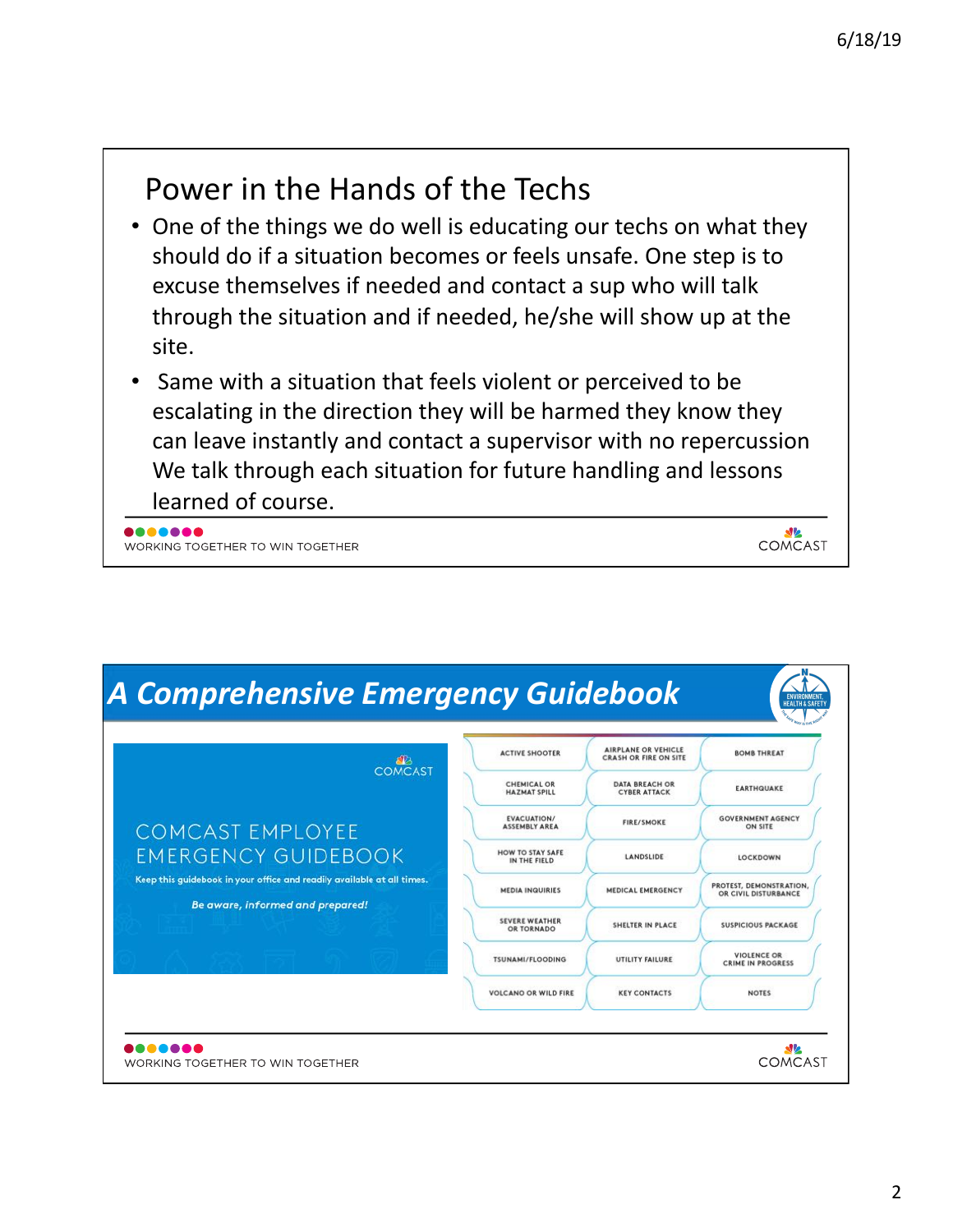## Install at a drunken Customer

Many techs have reached out to me when a customer becomes threatening. A specific time there was a tech doing an install, the customer drank an entire  $5<sup>th</sup>$  of whiskey then began yelling very aggressively at the tech. The tech did not respond and walked straight to his van leaving his tools behind. He contacted me and I asked him to drive out of the customers view until I arrived. Once I arrived, we returned to find the customer yelling at the garbage man. I greeted the customer and asked if I could get my tools. He politely walked me inside and after he realized I was getting ready to leave he ran toward me but tripped and fell on the floor. I told him I will give him a call the next day and the tech and I left. I spoke with the customers wife the next day and explained the situation, we were able to return the next day to finish the install without her husband on site

8888888 WORKING TOGETHER TO WIN TOGETHER

Horribly Filthy – Drugs or Illness

Jamal I can tell you it is always, and I mean ALWAYS okay for a tech to excuse themselves from what they believe could be a bad situation and then call us so we can help support through whatever that situation maybe.

I can tell you there have been stories of techs being in homes that are horribly filthy and we follow up with the customer on the techs behalf to let them know what we need to make the area safe. There have been situations where drugs or firearms are out and visible which we again will support the tech removing themselves and follow up as necessary for the situation, we have had circumstances where customers are visibly ill and potentially contagious and we support the tech removing themselves there as well.

<u>ale</u> COMCAST